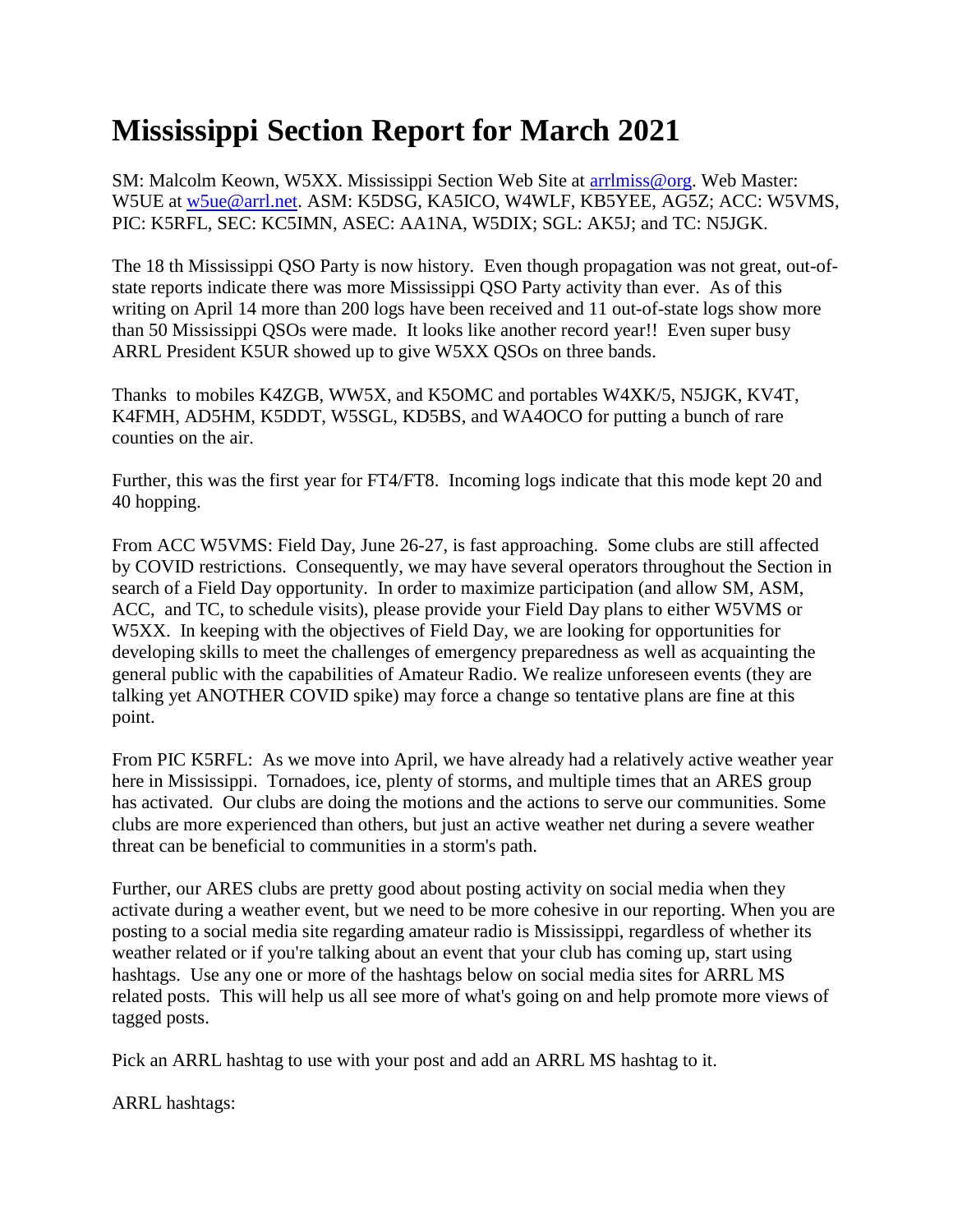1. #amateurradio 2. #hamradio 3. #arrlfd (Tag for ARRL Field Day)

ARRL MS hashtags:

1. #arrlms 2. #arrlmsares 3. #arrlmsfd (ARRL MS Field Day) 4. #ares

K1REZ and KG5SQZ report that Central Mississippi ARES activated its members and Emergency Net on March 17 th and again on March 25 th in response to an outbreak of Level Five Severity Storms passing through the counties of Central Mississippi. During these activations, which lasted 8 hours and 3 hours respectively, 27 individual ARES members activated their stations and participated in the nets. During the activation, 5 Net Control Operators disseminated NWS Weather Updates and passed Storm Spotter Reports on behalf of the National Weather Service.

The Net Control Stations during these activations were: K1REZ, K5FIT, KF5VVU, N5SPJ, and KG5SQZ. ARES members who activated in support of this event were in addition to Rez: KG5SQZ, KB5NQW, KF5VVU, K5FIT, K5ERB, AD5VS, N5CRS, KI5HGX, KF5ISQ, KE5PYM, W5MPR, W5PPB, KI5JCL, KI5KQ, KE4GLU, KJ4HRG, K0UPW, K5LVL, K5IMT, N5NRE, W5SSJ, KC5IMN, AF5ZF, KB5LNK, K5PBK, and N5SPJ. While no serious damage or communications outages occurred in Central Mississippi, these events were good practice for our team members in preparation for communications emergencies. For details about Central Mississippi ARES visit: www.MSARES.com

K1REZ reports that the Mississippi Radio Direction Finding Association held its monthly Fox Hunt on Saturday, March 13th . Eight vehicles containing fifteen individuals met at Bass Pro Shop in Pearl to observe and participate. After giving out brief instructions, the Fox (K1REZ) began driving around Rankin County while transmitting taunts to the hounds, followed by recitations of his favorite poetry, scripture verses, and song lyrics. After driving around for about fifteen minutes the Fox hid at the bottom of a large hill beside a baseball field, where he continued alternating one minute of transmission followed by five minutes of radio silence, until all of the hounds had found him.

The top four finders were all husband and wife teams. KI5HGX and his wife won the first-place medal with the lowest mileage accrued during the hunt. K5FIT and his wife won the secondplace medal, with the second lowest mileage. N5SPJ and his wife won the third-place medal with the third lowest mileage. KI5JCL and his wife and daughter were fourth in mileage. Everyone found the Fox within the two-hour time limit and had a fun time while honing their radio direction finding skills. Full details about this hunt and future monthly hunts can be found at [www.MSRDF.com](http://www.msrdf.com/)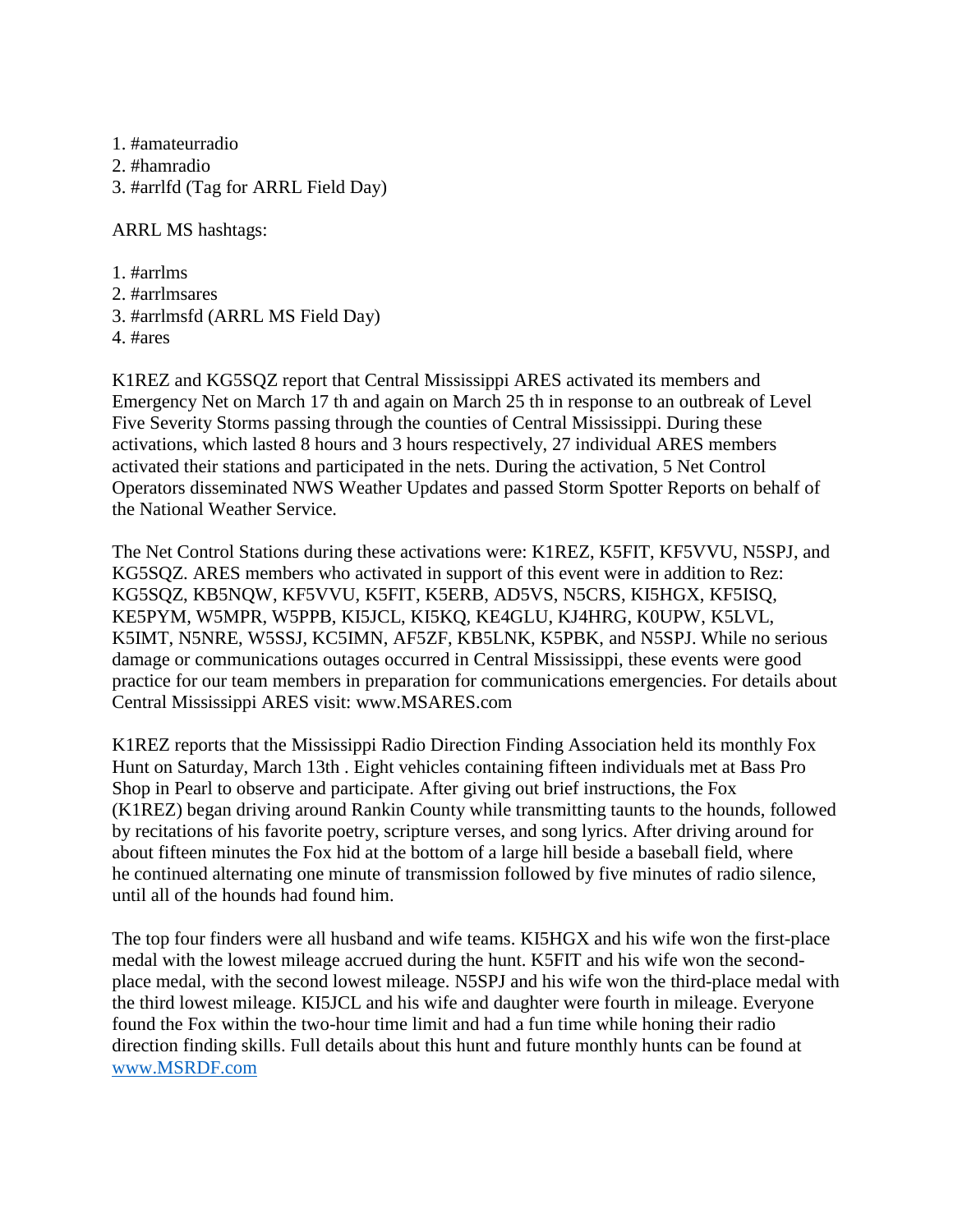Don't forget World Amateur Radio Day is April 18! ARRL has resources available that members can use to celebrate the day, including graphics for social media posts and radio club websites, and a printable flyer. See <http://www.arrl.org/world-amateur-radio-day> for more details.

ACC W5VMS reports that the following clubs are considered inactive by the ARRL because of late Annual Club Reports (last report date follows listing):

Alcorn Co. EMA Team 2020-01-11 St Stanislaus HS ARC 2019-05-02 SW Miss ARC 2019-03-22 Marion Co HRC 2018-10-26 ARC of Amite Co 2018-10-19 Tishomingo ARC 2018-10-19 Tupelo ARC 2017-12-30 Pearl River Co ARA 2017-04-28 Clear Branch ARC 2015-06-15 Jackson ARC 2015-05-28 Lauderdale Repeater Group 2012-03-26

Contact [w5vms@arrl.net](mailto:w5vms@arrl.net) for help in completing an update report.

In EC Reports from around the State, Marshall County EC KB0ZTX reports a couple of activations for spring storms, lots of warnings, and really good intel from ARES reports. No significant damage from storms. Yalobusha County AEC KD5NDU reports they had one tornado warning in the county with a few trees down. Harrison County EC reports they have been working on repairs to their repeater at the EOC (146.835). Lincoln county EC N5ZNT reports that ARES is still having Over the Air Meetings ( on VHF & HF !!!).

2020 was a frustrating year for Mississippi Hams with most events being cancelled or scaled down. As Covid 19 continues into 2021 circumstances promise to be about the same for the first part of this year. Attached for your information below is the current status (updated from last month) of known Ham events in and around Mississippi:

- Gater Trader, April 17, Vancleave, POC: k5moz@arrl.net
- World Amateur Radio Day, April 18, see www.arrl.org
- Monroe Hamfest. Cancelled. See you in 2022. POC: w5la@arrl.net
- 7290 Message Traffic Handling Class, May 5 and 8. Sessions at 9:30 and 12:00
- Mobile Hamfest, May 22. New date. POC: w4nnf@arrl.net
- Hamvention, Dayton, see [www.hamvention.org](http://www.hamvention.org/) for online activity.
- Hamcom, Plano, QRT after 41 Years.
- Black Warrior Hamfest, June 19, 2020, Northport, AL, POC:KF4DGS
- ARRL Field Day June 26-27, 2021. See Covid rules on www.arrl.org
- ARRL Mississippi Section SET, August 7, Prepare !! POC:KC5IMN
- Shreveport Hamfest. Cancelled for 2021. See you in 2022!
- Huntsville, August 20-21, 2021. All systems go. www.hamfest.org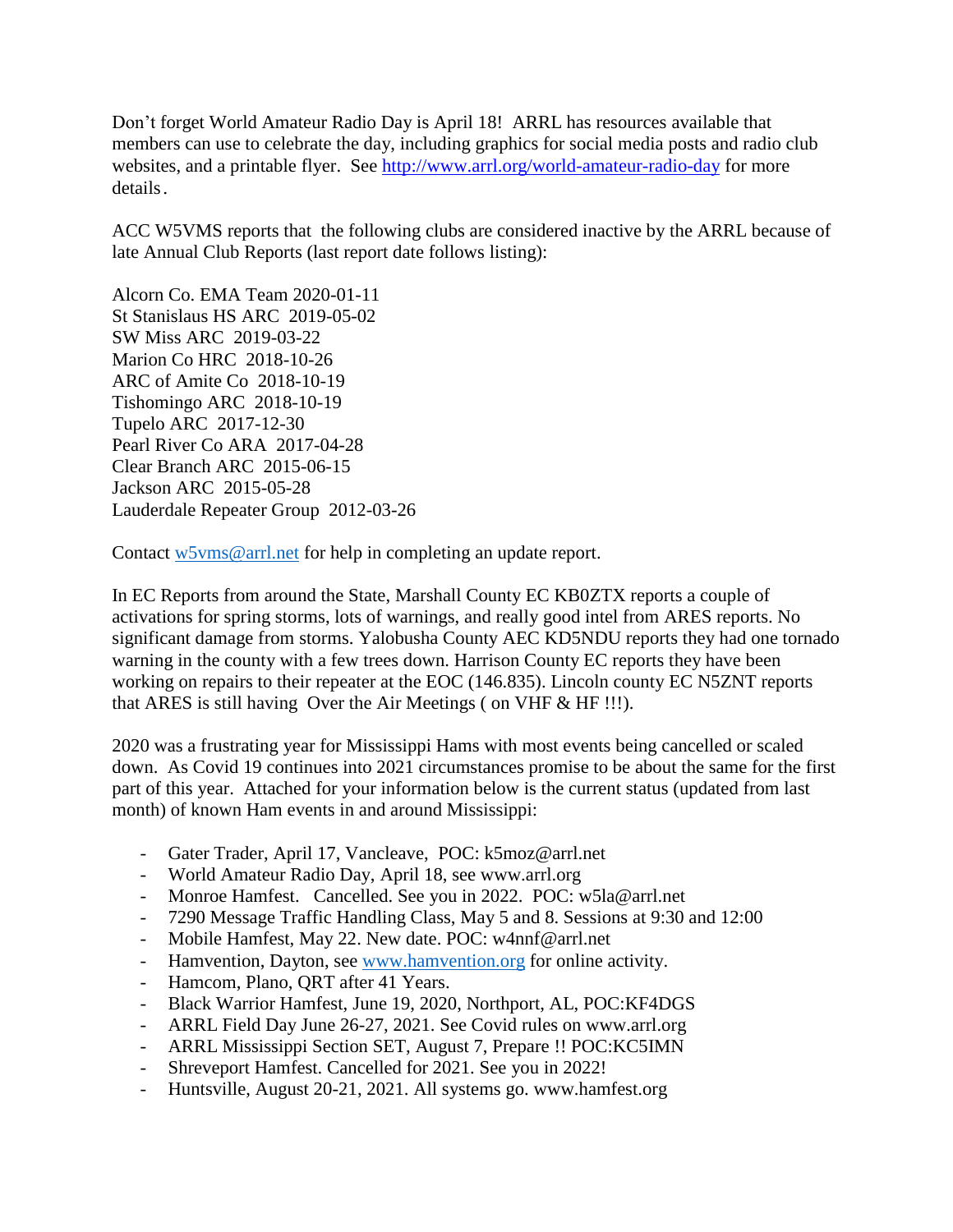- Jackson County Hamfest, November 12-13. POC [kj4njt@arrl.net](mailto:kj4njt@arrl.net)
- Greater New Orleans, November 13. POC: [Joen5ozq@hotmail.com](mailto:Joen5ozq@hotmail.com)

Anybody have additional information? Thanks to all who helped pull this information together. This list will be updated in future Section Reports.

And congratulations to the following who upgraded in March: KG5AUA, Louis – Grenada; KG5AUB, Jimmy – Pope; KI5BXE, Larry – Brandon; KI5MWB, Michael – Brandon; KI5NYD, Jonathan – Brandon; KI5OAK, James – Vancleave; KI5OCA, Water Valley; KI5OJB, Duncan – Laurel; KI5OYO, Kasey – Nettleton; KI5NSO, Cody – Oxford; KI5OBB, Samuel – Mooreville.

Welcome to the following new Hams in Mississippi in March: AI5CY, Jonathan -Tupelo; KI5ONK, Michael – Starkville; KI5OOH, Lucas – Terry, KI5ORL, Robert – Mooreville; KI5OSZ, William – Meridian; KI5OTA, Charles – Brandon; KI5OUH, Joseph – Como; KI5OUI, Daniel – Hernando; KI5OUK, Charles – Holly Springs; KI5OVC, Joseph – Bay Saint Louis; KI5OVE, Richard – Mount Olive; KI5OWN, Danny – Water Valley; KI5OWT, Eugene – Long Beach; KI5OWU, Brenda – Gulfport; KI5OWV, Michael – Diamondhead; KI5OWW, John – Lucedale; KI5OWX, Jason – Richton; KI5OWY, Hans – Saucier; KI5OWZ, Kevin – Saucier; KI5OXH, Andre – Brandon; KI5PAT, Wilson – Brandon; KI5PCD, David – Corinth; KI5PCE, Jamie – Walnut; KI5PCF, Cynthia – Corinth; KI5PCG, Daniel – Corinth; KI5PCH, Sara – Water Valley; KI5PCI, Austin – Cleveland; KI5PDH, Jairus – Smithdale; KI5PDI, Smithdale; KI5PDR, William – Olive Branch; KI5PDV, Aiden – Oxford.

Wow! 31 new Hams in Mississippi in March. Covid-19 is not slowing Ham Radio down in Mississippi. Thanks to all of the VE Teams that made this happen.

Also welcome the following new ARRL Members in March: KG5AUB, Jimmy – Pope; N5BYB, John – Southaven; KF5KDH, James – Diamondhead; KI5MYB, Dan – Summit; KI5NIY, James – Vicksburg; KI5NOK, Jonathan – Lucedale; KB5NQW, Edwin – Brandon; KI5OAK, James – Vancleave; KI5OCB, Christopher- Olive Branch; KI5OFV, Eric – Vicksburg; KD5OFX, Graham – Ellisville; KI5ONL, Bruce – Columbus; KI5OUK, Doug – Holly Springs; KI5OVC, Joseph – Bay Saint Louis; KI5OWU, Brenda – Gulfport; KI5PZ, Peter – Kiln; KE5RZS, Samuel – Bay Saint Louis; N7TMW, Tyler – Picayune; KD5TY, Larry – Hattiesburg.

ARRL Membership is now 1,010 down 4 from last month. We are holding above 1,000. Let's keep it there! Thanks to all who support ARRL Membership in Mississippi.

And last, but not least, welcome to N5SPJ and K0UPW as AECs for Rankin County.

SEC/DEC Reports for March 2020: KC5IMN (SEC), KD4VVZ (Gulf Coast), N5ZNT (SW MS), and KB0ZTX (NW MS).

EC Reports for March: N5CRS (Jasper), K9EYZ (AEC Jackson), AE5FK (Walthall), KF5IAY (Carroll), KA5ICO (Chickasaw), AD7KJ (Franklin), AE5LG (Oktibbeha), AF5NG (Marion), KD5NDU (AEC)(Yalobusha), K1REZ (Scott), AG5RI (Harrison), KB5SQZ (AEC)(Hinds),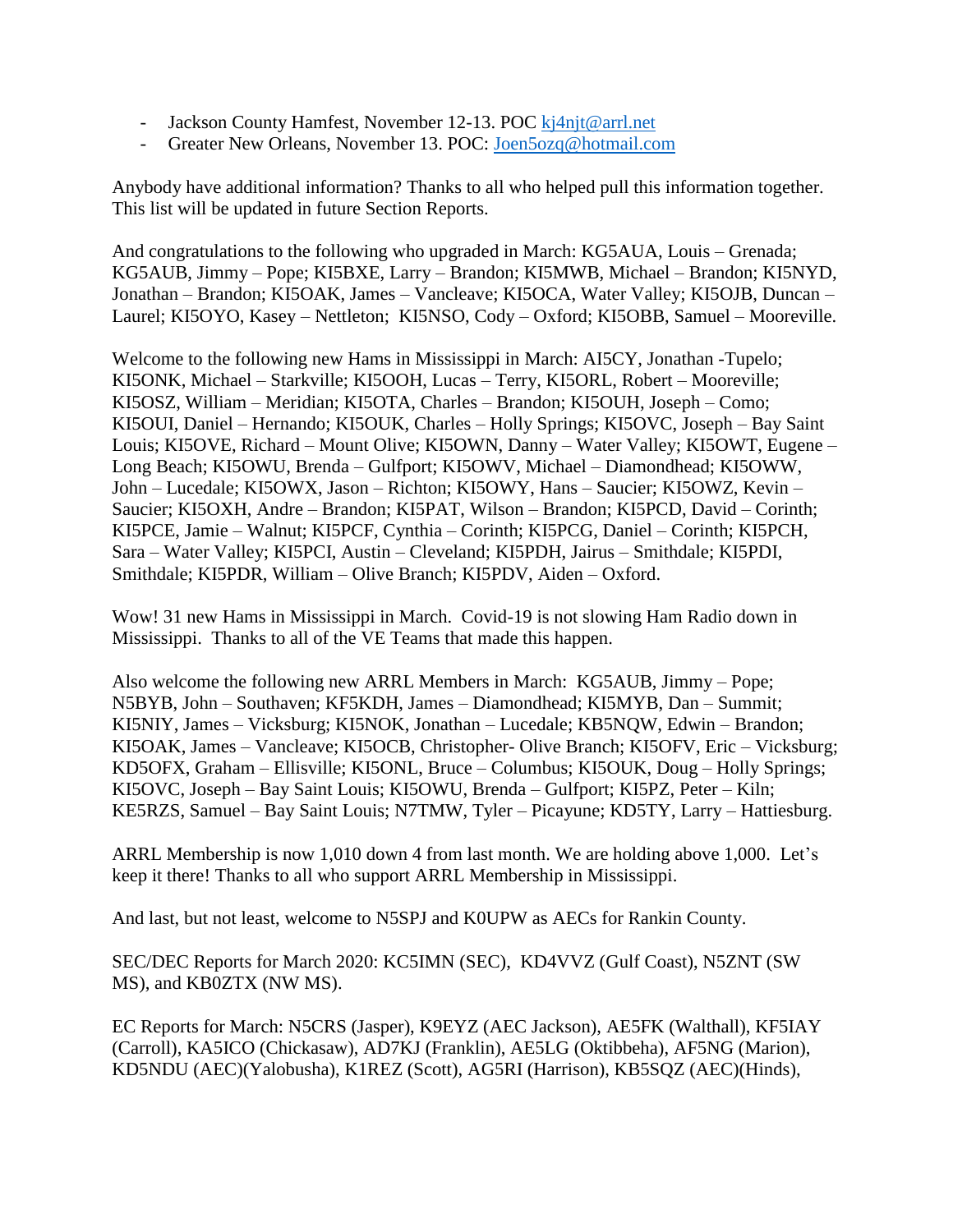KG5TTU (Tate), KD4VVZ (George), KF5WVJ (DeSoto), KB5ZEA (Attala), N5ZNT (Lincoln and Wilkerson), and KB0ZTX (Marshall).

ACC Report from W5VMS. There are several remaining 2020 Club Annual Reports available. If ANYONE is interested in a copy, please contact either W5VMS or W5XX with a valid mailing address, and we will mail one. First come, first served!

Club Newsletter/Reports (Editor): the Meridian ARC Spark Gap (W5MAV)

HF Net Reports – sessions/QNI/QTC (Net Manager)

Hattiesburg ARC 10M Net 5/30/0 (KD5XG)

K5TAL 80M Net 5/94/0 (WV5Q)

Magnolia Section Net 31/1139/0 (KA5ICO)

MS Baptist Hams Net 4/12/0 (WF5F)

MSPN 31/2548/29 (W5JGW)

VHF Net Reports - sessions/QNI/QTC (Net Manager)

Capital Area Emergency Net 4/50/0 (K5XU)

Central Mississippi ARES Training Net 5/66/13 (KG5SQZ)

DeSoto County Training and Information Net 5/128/0 (KF5WVJ)

Delta ARA Net ?/187/0 (KF5IAY)

George County ARES 5/49/0 (KD4VVZ)

Harrison County ARES 1/6/0 (AG5RI)

Hattiesburg ARC 2 M Net 5/54/0 (KD5XG)

Hattiesburg ARC 2 M Simplex Net 1/5/0 (KD5XG)

JARC Emergency Net 3/38/0 (K5XU) 14 attended the on-the-air club meeting

Jackson County ARES 7/78/10 (K9EYZ)